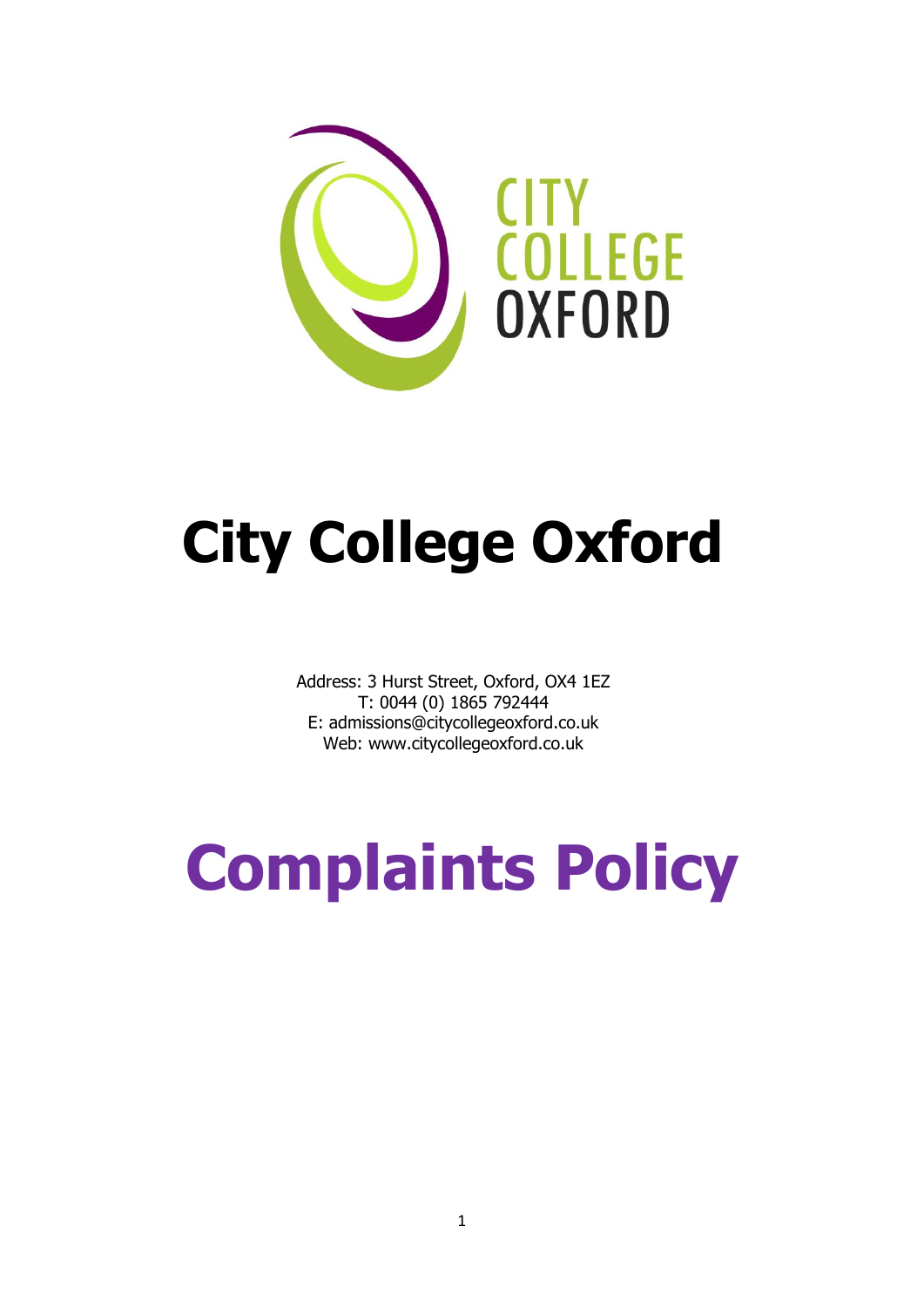### **Complaints Policy**

#### **Policy Statement**

City College Oxford aims to prevent complaints by providing high quality courses and services for students and college customers.

Any complaint about any aspect of the college will be taken seriously, investigated thoroughly and dealt with according to the merit of the complaint.

If a student or college customer is unhappy with any part of the overall service provided by us, both course and non-course related, they have the right to access complaints policy and procedure.

#### **According to the nature of the complaint a student or college customer can:**

- Talk directly with the person concerned to resolve the problem
- If the complainant is a student they should approach his/her teacher for assistance in resolving the problem
- If the problem is with a teacher then the complainant can approach the Principal
- If the problem is not resolved adequately he/she can consult the Director or and he will attempt to resolve the complaint before it becomes a formal procedure.

However, if the problem is still not resolved to his/her satisfaction the must launch a formal written complaint or appeal.

#### **Procedure for a formal complaint**

- When making a formal complaint the complainant has the right to have another person (nominated person) present at this and any ensuing stage of the process
- The complainant submits a formal written complaint that explains the exact nature and reason for the complaint and presents this to the Principal. We will assist the student to write their complaint in English if needed.
- The Principal will keep a record of this document and provide the complainant with a likely timeframe in which an outcome can be achieved
- The Principal may request a meeting between the complainant and the other parties involved.
- The complainant should receive a written statement of the outcome and the reasons for this decision within 10 working days of lodging the complaint.